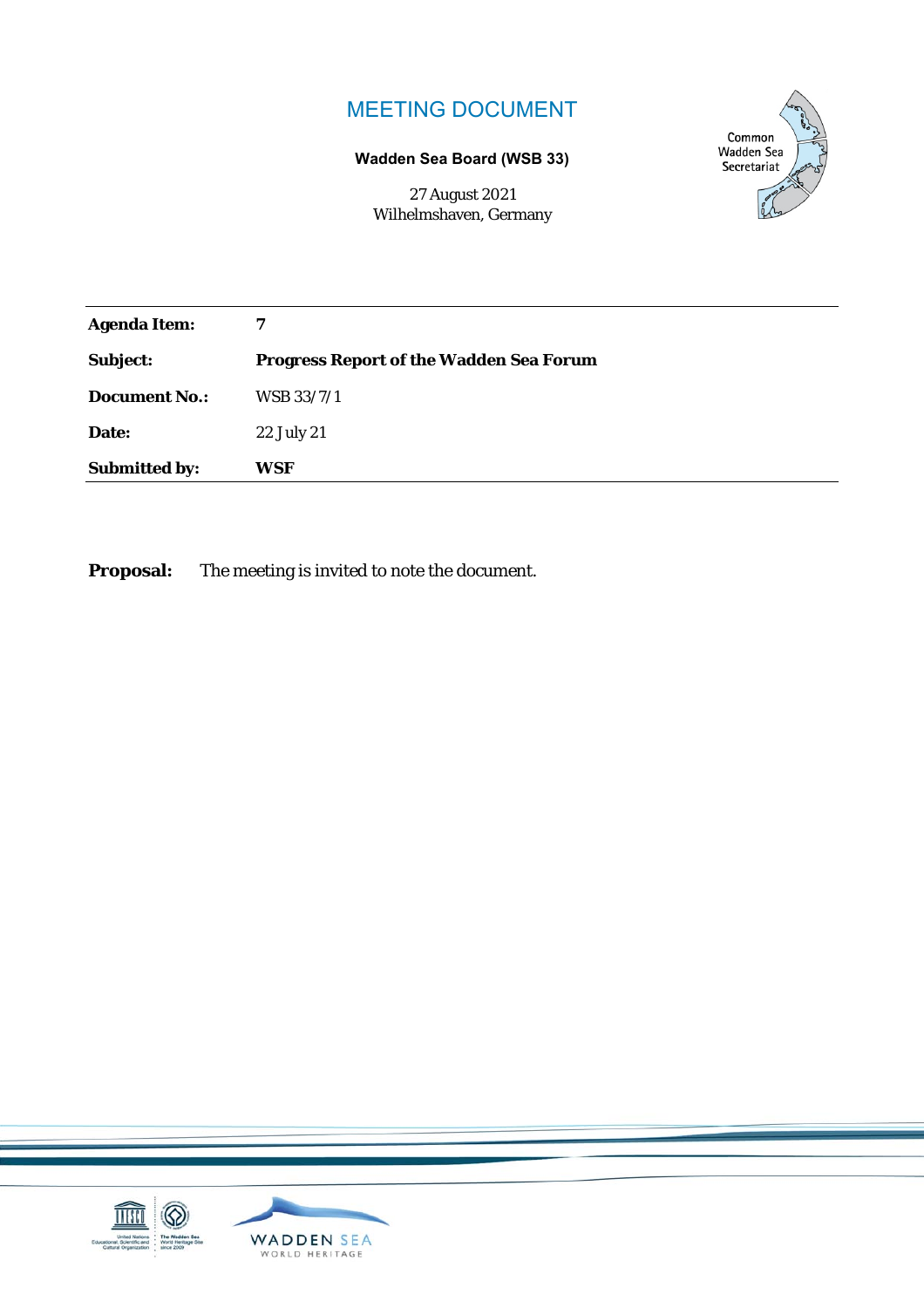# Progress Report Wadden Sea Forum

## **1 GREEN COASTAL DEAL**

End of last year, the WSF discussed and decided to work on the realisation of a "Green Coastal Deal" for the Wadden Sea Region. The main part of this approach is to establish Regional Round Tables in each region of the trilateral WSR. Therefore, the WSF secretariat approaches different existing institutions and organisations, e.g. Omgevingsberaad (The Netherlands), National Park Advisory Boards in Schleswig-Holstein and Advisory Board in Denmark. In Lower Saxony we are in close contact with the ARL (Agency for Federal State Development, Amt für regionale Landesentwicklung). The Regional Round Table should function as exchange and discussion platform in the respective regions in order to be able to touch upon regional challenges and topics, which will be conveyed to the trilateral level by the WSF plenary meetings. For example, in March the originally planned plenary meeting will be split into two half-day session dealing with "Green Coastal Deal" and "Energy Transition in the WSR".

All topics mentioned in the following paragraphs are contributing to the "Green Coastal Deal" of the trilateral Forum for the Wadden Sea Region.

## **2 AGRICULTURE**

The WSF supported the organisation of a webinar of the Task Force Agriculture of the AEWA EGMP in May 2021. At this webinar nine different Range States gave a presentation of the main challenges geese cause for agriculture in their country, focusing on the species causing the damage, types of crops damaged, the main challenges and the most challenging times of the year, in terms of agricultural damage. Contribution by almost all Range States of this webinar could be found at https://egmp.aewa.info/webinar-interphasebetween-geese-and-agriculture-setting-scene. The WSF participated in the AEWA EGMP IWG 6 conference in June.

## **3 WADDEN SEA "SEDIMENT SOLUTIONS"-COMMUNITY OF UNDERSTANDING**

The WSF is supporting the "Community of Understanding" in organising the excursion planned in autumn in 2021. The WSF provides its expertise in the fields of morphological development, sediment management and climate change in Lower Saxony. Linked to this item, the WSF is involved the project proposal TrilaWatt (see 5.4)

### **4 ENERGY TRANSITION IN THE WSR**

The WSF organised a half-day event on "Energy Transition in the Wadden Sea". Several institutions and organisations presented their plans, ideas and ongoing projects with relation to the Wadden Sea. The presentations are on the WSF website: www.waddensea-forum.org.

Furthermore, the WSF is involved in the development of a hydrogen strategy for the Metropolitan Region North West of Lower Saxony. Some WSF members are also part of the development process.

## **5 PROJECT PROPOSALS**

### **5.1 MEDIAWATT**

The MediaWatt project has been approved. The WSF is grateful for the support of the Lower Saxon Wadden Sea National Park Authority. In June 2021, the first workshop with volunteers from different organisations took place. The volunteers (either ecological or social or others) are trained in preparing features, movies and films for social media platforms. At present, the following organisations are cooperating within the project: CWSS, Lower Saxon Wadden Sea National Park Authority, World